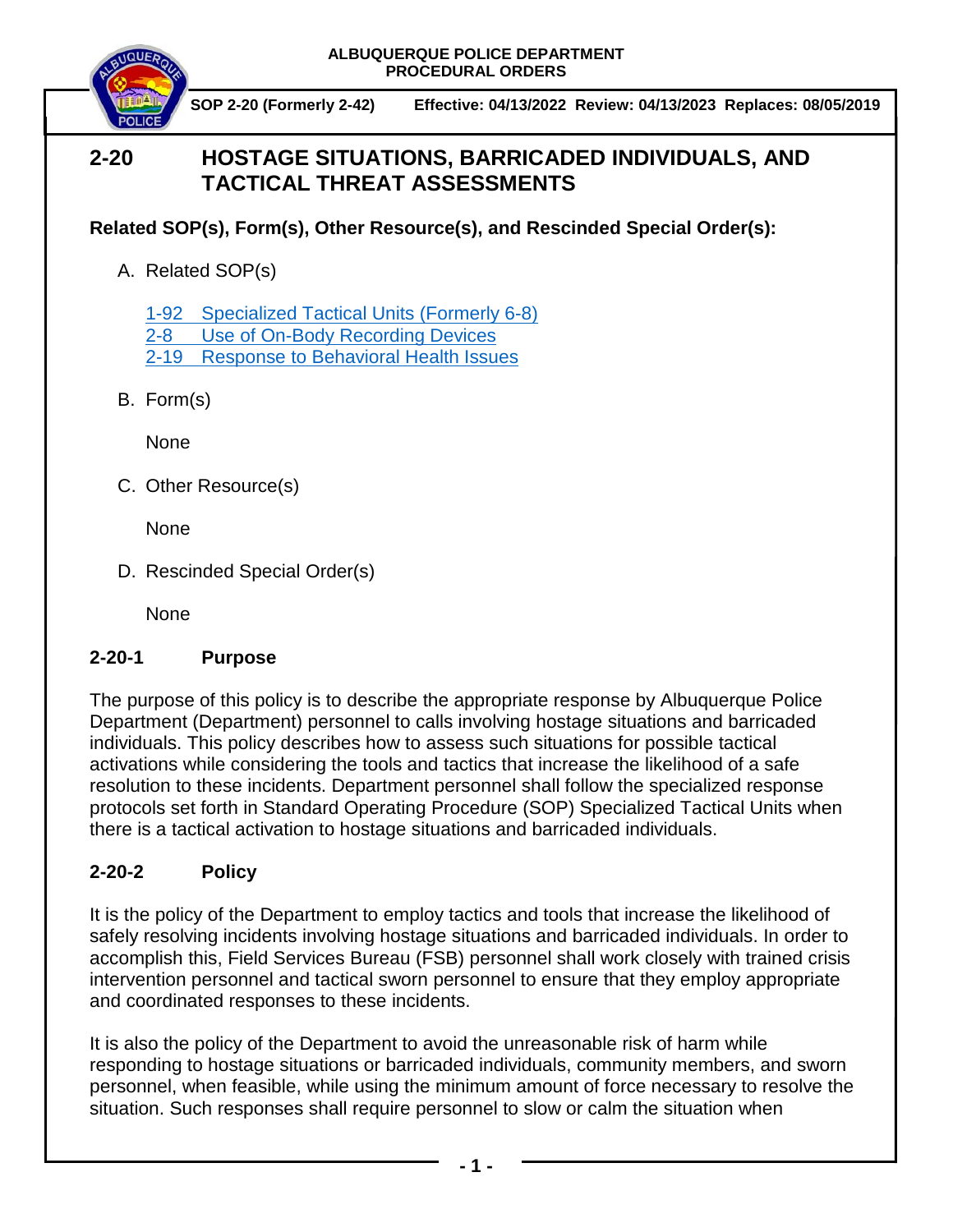| SOP 2-20 (Formerly 2-42)<br>Effective: 04/13/2022 Review: 04/13/2023 Replaces: 08/05/2019<br>practicable and to use de-escalation techniques, which may serve to lessen the tension and<br>safely diffuse a crisis.<br>$2 - 20 - 3$<br>N/A<br><b>Definitions</b><br>A. Active Listening<br>A way of listening and responding to another person by using nonverbal cues, tone of<br>voice, facial expressions, and body posture, all of which can improve mutual<br>understanding.<br><b>B.</b> Barricaded Individual<br>A person in a location that provides a barrier or spatial separation, assisting them to<br>avoid apprehension by sworn personnel.<br>C. Crisis Intervention Trained Officer (CITO)<br>A CITO is an officer who has successfully completed the forty (40) hour basic CIT<br>training.<br>D. Crisis Negotiation Team (CNT)<br>A team comprised of supervisors and sworn personnel who serve in an additional or<br>collateral duty capacity. When requested, supervisors and sworn personnel respond<br>with every tactical activation to serve as specialists who use verbal de-escalation<br>skills to assist in safely defusing dangerous, life-threatening situations or specific<br>critical incidents.<br>E. Enhanced Crisis Intervention Team (ECIT)<br>The ECIT is comprised of specially-trained, uniformed sworn personnel who function<br>as specialists to respond to calls involving individuals affected by a behavioral health<br>disorder or experiencing a behavioral health crisis. |
|-----------------------------------------------------------------------------------------------------------------------------------------------------------------------------------------------------------------------------------------------------------------------------------------------------------------------------------------------------------------------------------------------------------------------------------------------------------------------------------------------------------------------------------------------------------------------------------------------------------------------------------------------------------------------------------------------------------------------------------------------------------------------------------------------------------------------------------------------------------------------------------------------------------------------------------------------------------------------------------------------------------------------------------------------------------------------------------------------------------------------------------------------------------------------------------------------------------------------------------------------------------------------------------------------------------------------------------------------------------------------------------------------------------------------------------------------------------------------------------------------------------------------------|
|                                                                                                                                                                                                                                                                                                                                                                                                                                                                                                                                                                                                                                                                                                                                                                                                                                                                                                                                                                                                                                                                                                                                                                                                                                                                                                                                                                                                                                                                                                                             |
|                                                                                                                                                                                                                                                                                                                                                                                                                                                                                                                                                                                                                                                                                                                                                                                                                                                                                                                                                                                                                                                                                                                                                                                                                                                                                                                                                                                                                                                                                                                             |
|                                                                                                                                                                                                                                                                                                                                                                                                                                                                                                                                                                                                                                                                                                                                                                                                                                                                                                                                                                                                                                                                                                                                                                                                                                                                                                                                                                                                                                                                                                                             |
|                                                                                                                                                                                                                                                                                                                                                                                                                                                                                                                                                                                                                                                                                                                                                                                                                                                                                                                                                                                                                                                                                                                                                                                                                                                                                                                                                                                                                                                                                                                             |
|                                                                                                                                                                                                                                                                                                                                                                                                                                                                                                                                                                                                                                                                                                                                                                                                                                                                                                                                                                                                                                                                                                                                                                                                                                                                                                                                                                                                                                                                                                                             |
|                                                                                                                                                                                                                                                                                                                                                                                                                                                                                                                                                                                                                                                                                                                                                                                                                                                                                                                                                                                                                                                                                                                                                                                                                                                                                                                                                                                                                                                                                                                             |
|                                                                                                                                                                                                                                                                                                                                                                                                                                                                                                                                                                                                                                                                                                                                                                                                                                                                                                                                                                                                                                                                                                                                                                                                                                                                                                                                                                                                                                                                                                                             |
|                                                                                                                                                                                                                                                                                                                                                                                                                                                                                                                                                                                                                                                                                                                                                                                                                                                                                                                                                                                                                                                                                                                                                                                                                                                                                                                                                                                                                                                                                                                             |
|                                                                                                                                                                                                                                                                                                                                                                                                                                                                                                                                                                                                                                                                                                                                                                                                                                                                                                                                                                                                                                                                                                                                                                                                                                                                                                                                                                                                                                                                                                                             |
|                                                                                                                                                                                                                                                                                                                                                                                                                                                                                                                                                                                                                                                                                                                                                                                                                                                                                                                                                                                                                                                                                                                                                                                                                                                                                                                                                                                                                                                                                                                             |
|                                                                                                                                                                                                                                                                                                                                                                                                                                                                                                                                                                                                                                                                                                                                                                                                                                                                                                                                                                                                                                                                                                                                                                                                                                                                                                                                                                                                                                                                                                                             |
|                                                                                                                                                                                                                                                                                                                                                                                                                                                                                                                                                                                                                                                                                                                                                                                                                                                                                                                                                                                                                                                                                                                                                                                                                                                                                                                                                                                                                                                                                                                             |
|                                                                                                                                                                                                                                                                                                                                                                                                                                                                                                                                                                                                                                                                                                                                                                                                                                                                                                                                                                                                                                                                                                                                                                                                                                                                                                                                                                                                                                                                                                                             |
| F. Hostage Situation                                                                                                                                                                                                                                                                                                                                                                                                                                                                                                                                                                                                                                                                                                                                                                                                                                                                                                                                                                                                                                                                                                                                                                                                                                                                                                                                                                                                                                                                                                        |
| A person or persons holding another person or persons against their will through<br>intimidation, deception, duress, coercion, with force or threat of force.                                                                                                                                                                                                                                                                                                                                                                                                                                                                                                                                                                                                                                                                                                                                                                                                                                                                                                                                                                                                                                                                                                                                                                                                                                                                                                                                                               |
| G. Inner Perimeter                                                                                                                                                                                                                                                                                                                                                                                                                                                                                                                                                                                                                                                                                                                                                                                                                                                                                                                                                                                                                                                                                                                                                                                                                                                                                                                                                                                                                                                                                                          |
| A perimeter established to keep the incident and involved individual(s) contained.<br>Methods for establishing an inner perimeter shall vary based upon the dynamics and<br>location of each incident.                                                                                                                                                                                                                                                                                                                                                                                                                                                                                                                                                                                                                                                                                                                                                                                                                                                                                                                                                                                                                                                                                                                                                                                                                                                                                                                      |
| H. Mobile Crisis Team (MCT)<br>- 2 -                                                                                                                                                                                                                                                                                                                                                                                                                                                                                                                                                                                                                                                                                                                                                                                                                                                                                                                                                                                                                                                                                                                                                                                                                                                                                                                                                                                                                                                                                        |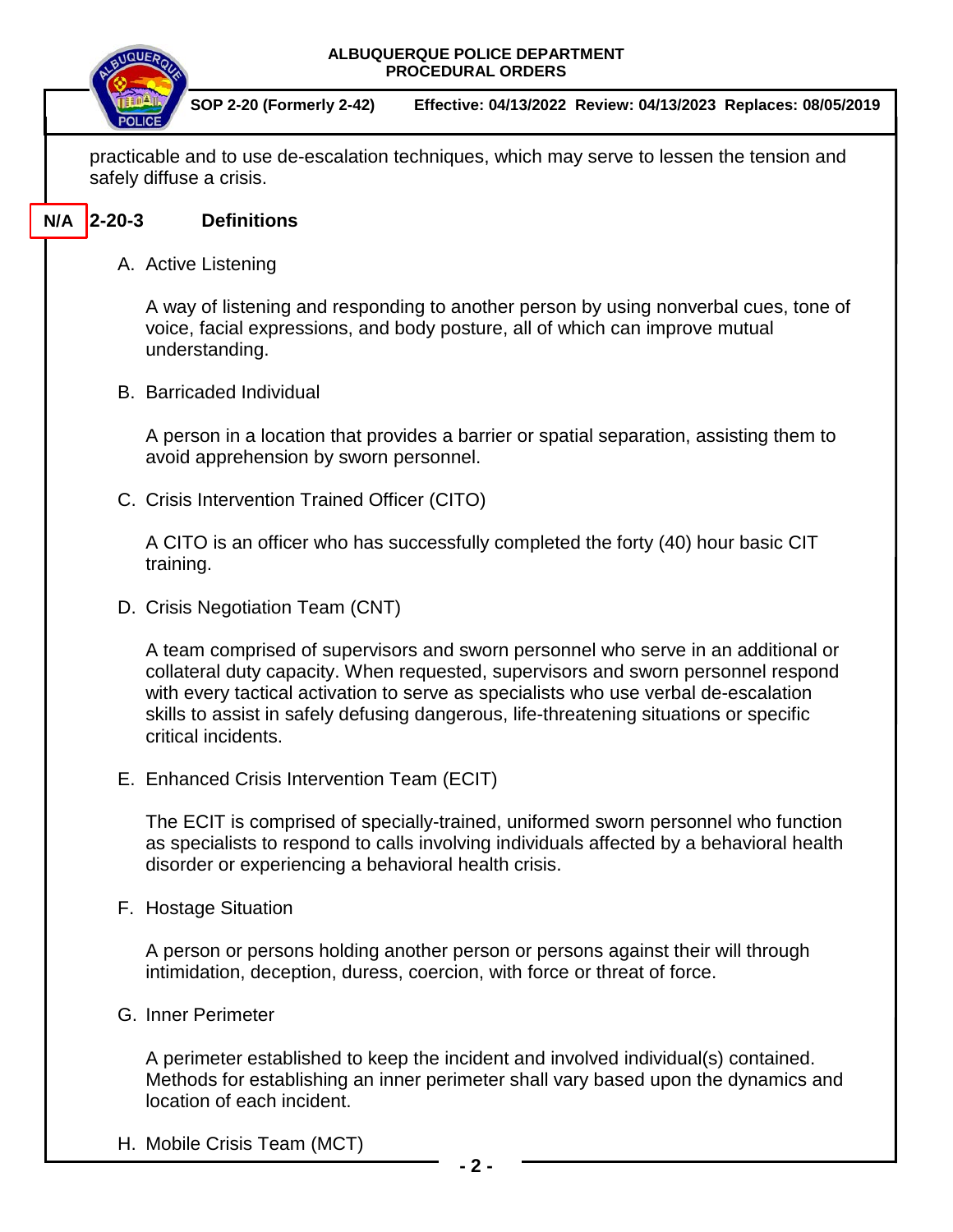

 **SOP 2-20 (Formerly 2-42) Effective: 04/13/2022 Review: 04/13/2023 Replaces: 08/05/2019**

The MCT is a two-person unit comprised of one (1) licensed mental health professional and one (1) ECIT officer who jointly respond to calls with a behavioral health component. The MCT provides immediate behavioral health services once the scene is secured. The MCT is trained to complement the ECIT and Crisis Intervention Unit (CIU).

I. Media Staging Area

A designated area immediately outside the outer perimeter where news media may set up, film, and receive briefings from the Public Information Officer (PIO). This location is established taking into consideration the location, potential volatility, and known weapons involved with the police action involved.

J. Outer Perimeter

A perimeter established to keep the public safely away from the incident and successfully to divert traffic. The location of the outer perimeter shall vary based upon the dynamics of each incident.

K. Unwilling Individual

An individual who is unable to remove themselves from a location due to an extenuating circumstance, such as their proximity to the barricaded/suicidal individual, their belief that leaving may escalate the situation, or their inability to physically remove themselves from a location without assistance.

#### **2-20-4 Procedures 6**

A. On-Body Recording Devices (OBRD) **N/A**

> Sworn personnel shall comply with SOP Use of On-Body Recording Devices during hostage situations and calls involving barricaded individuals (refer to SOP Use of On-Body Recording Devices for sanction classifications and additional duties).

- B. Dispatch and Initial Assessment Protocol
	- 1. If the initial call alerts the Emergency Communications Center (ECC) that a situation may involve a hostage situation or a barricaded individual, ECC shall dispatch an FSB supervisor and the on-duty FSB Lieutenant. If the situation involves a behavioral health crisis, ECC shall dispatch an Enhanced Crisis Intervention Team (ECIT) officer, consistent with SOP Responses to Behavioral Health Issues.
	- 2. The Incident Commander (IC) shall assess the situation and determine whether FSB personnel can use their crisis intervention training successfully to resolve an incident or whether a tactical activation shall be necessary.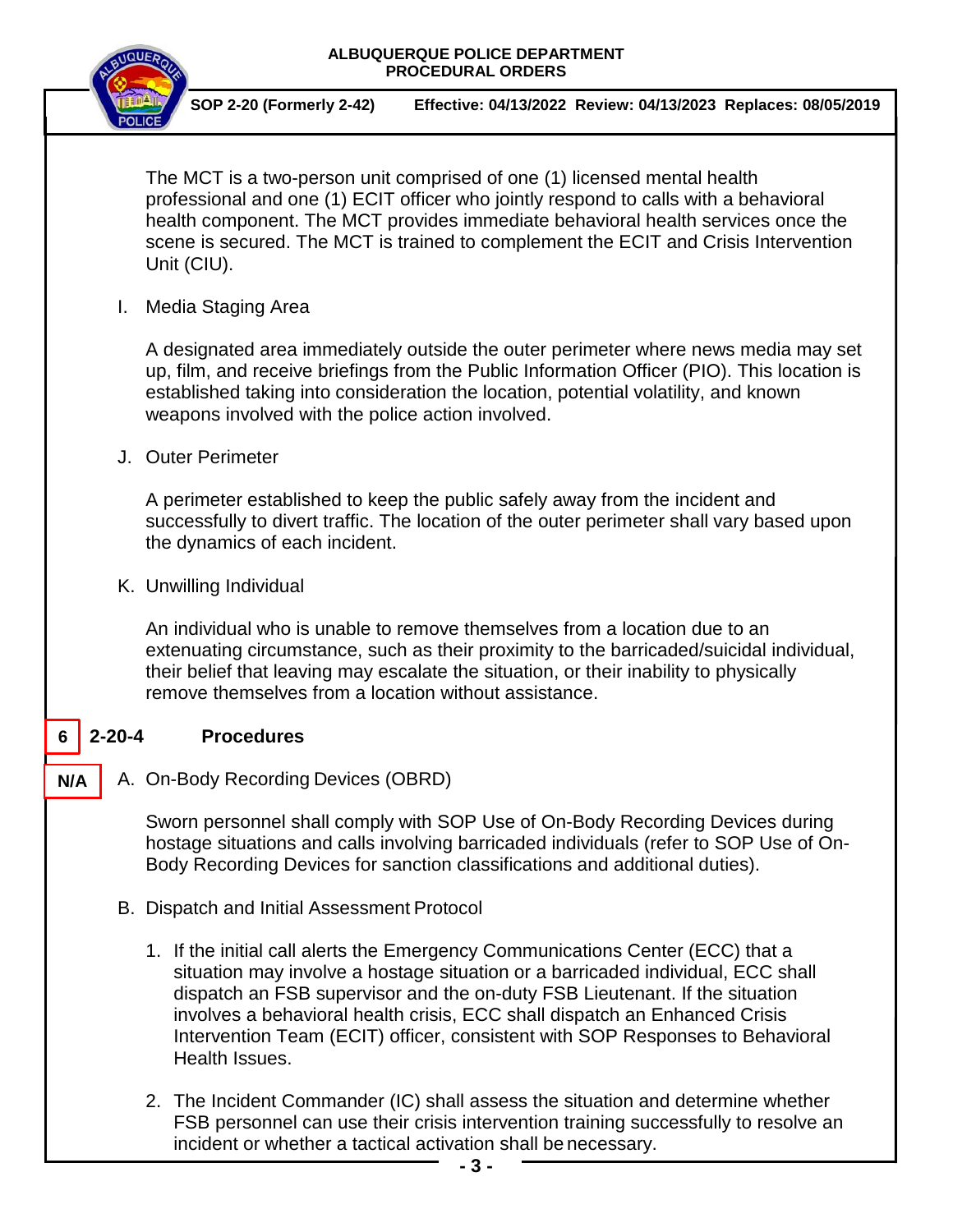

 **SOP 2-20 (Formerly 2-42) Effective: 04/13/2022 Review: 04/13/2023 Replaces: 08/05/2019**

- 3. If the call is not initially categorized for an ECIT or Mobile Crisis Team (MCT) response, the primary objectives of the first responding officer shall be to attempt to slow the situation, assess the nature of the call, and gather the appropriate information, personnel, and resources to respond effectively to the incident according to the protocols set forth below.
- C. Response to a Hostage Situation
	- 1. FSB Sworn Personnel Duties and Responsibilities
		- a. FSB sworn personnel shall:
			- i. Notify an FSB supervisor and the ECC, as soon as possible, that there is a possible hostage situation. To the extent possible, the officer shall identify: 1. The address;
				- 2. The suspect's identity or description;
				- 3. The number and identity of any hostages; and
				- 4. Any information indicating the suspect is armed or has made specific threats
			- ii. Request immediate backup;
			- iii. Set up an inner perimeter and, as needed, an outer perimeter to exclude non-law enforcement pedestrians and vehicular traffic;
			- iv. Maintain radio contact with ECC and other responders;
			- v. If the officer deems evacuation necessary and it can be done safely, evacuate civilians from within the perimeter(s). If members of the public are within the inner perimeter and cannot be evacuated safely, sworn personnel shall direct them to shelter in place until evacuation can be safely accomplished; and
			- vi. If needed to confirm the actual status of the situation and if safe to do so, begin a dialogue with the individual who is in crisis to determine the nature of the situation and to confirm whether there are hostages and/or weapons involved. If the officer has built rapport with the individual, the officer may continue the communication in an attempt to de-escalate the situation until the CNT arrives.
		- b. FSB sworn personnel shall not:
			- i. Exchange themselves for hostages or surrender their weapons; or
			- ii. Allow the individual to leave the area with hostages, except under the most extreme circumstances. If there is a possibility that the individual can leave the area, FSB sworn personnel shall make initial preparations to provide surveillance and control travel routes.
	- 2. FSB Supervisor Duties and Responsibilities
		- a. The FSB supervisor shall:
			- i. Assume initial incident command, conduct a preliminary investigation, and assess the scope and intensity of the situation;

**1**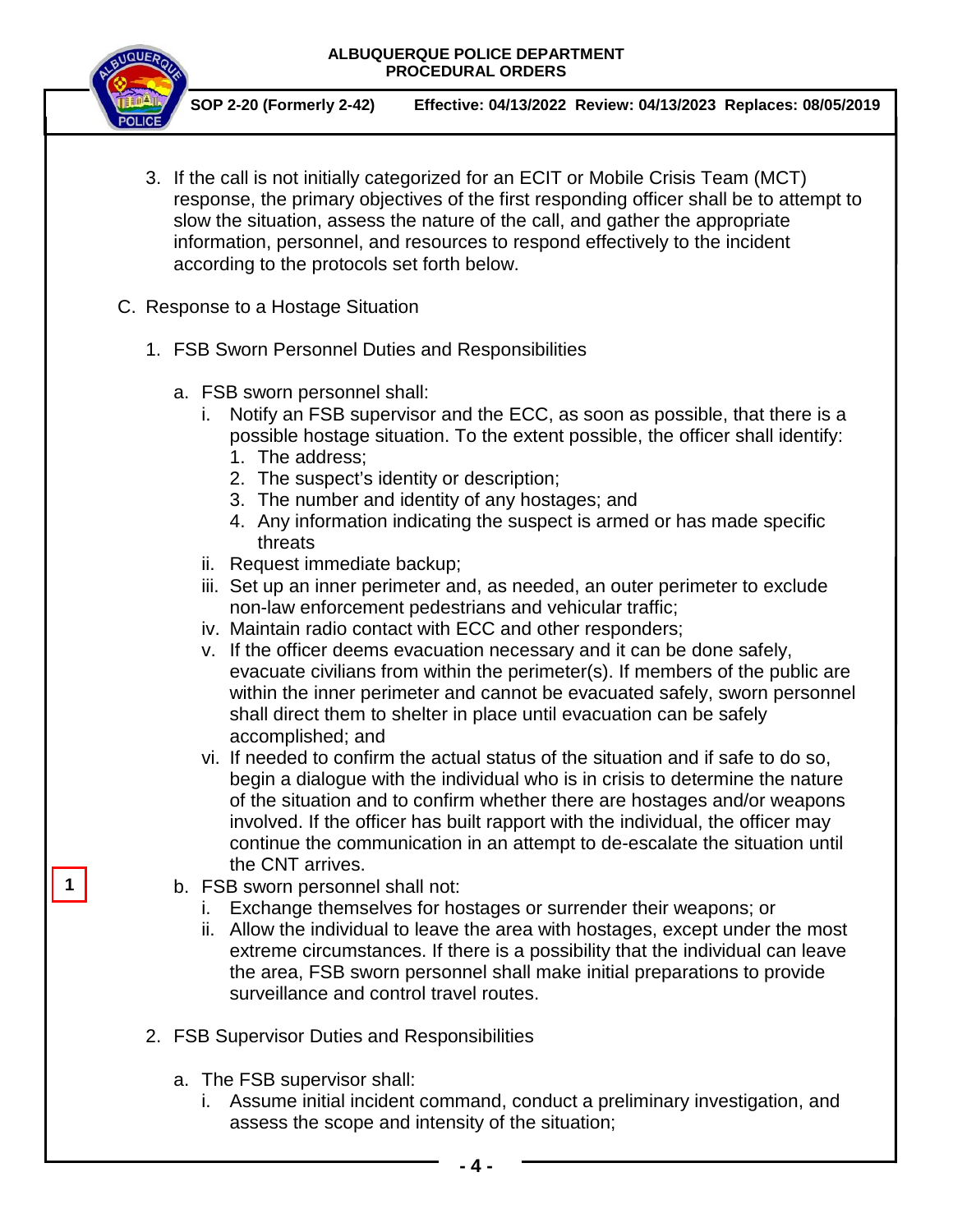

 **SOP 2-20 (Formerly 2-42) Effective: 04/13/2022 Review: 04/13/2023 Replaces: 08/05/2019**

- ii. Request sufficient personnel to handle the call, with an emphasis on enough personnel to establish an inner and outer perimeter around the location;
- iii. Request that ECC dispatch the on-duty lieutenant or their designee, if the lieutenant is not already on-scene;
- iv. Set up a command post in an appropriate and safe area;
- v. Notify the Tactical Commander;
- vi. Retain command until the Tactical Commander arrives;
- vii. Ensure that FSB units maintain an outer perimeter;
- viii.If outside agencies are involved, designate the FSB supervisor to be the Department point of contact, ensuring that proper communications are established and maintained among all responders;
- ix. Designate a media staging area and request a PIO through ECC;
- x. Transfer command of the scene to the Tactical Commander once a tactical activation has been authorized. The Tactical Commander shall then notify ECC they have assumed command of the incident and inner perimeter. The FSB supervisor shall then be solely responsible for maintaining the integrity of the outer perimeter;
- xi. Remain at the scene for the duration of the incident while reporting to the Tactical Commander;
- xii. Secure a radio frequency for the operation;
- xiii.Notify rescue, ambulance, and the fire department, as needed; and
- xiv.Upon the Incident Commander's determination that the suspected hostage situation does not involve hostages, follow the protocols for a barricaded individual as outlined in this SOP.
- 3. Tactical Commander Duties and Responsibilities
	- a. Based on the briefing provided by the FSB supervisor, determine whether the call meets the criteria of tactical activation. When there is a tactical activation, the Tactical Commander shall:
		- i. Advise the ECC and all sworn personnel on-scene that the call meets the criteria of a tactical activation;
		- ii. Assume command and control;
		- iii. Call out the CNT immediately upon responding to the scene;
		- iv. Resolve the situation safely, while using the minimum amount of force necessary to protect the lives of the hostages and other people at or near the scene;
		- v. Prioritize the safety of the hostages, public, and sworn personnel through a non-violent resolution of the situation which considers:
			- 1. The amount of time sworn personnel have been deployed; and
			- 2. Any inconvenience to the community.
		- vi. Continue negotiations, if they are progressing and hostages are not in immediate danger;
		- vii. Cease negotiations and authorize force if communication with the individual is not progressing based upon articulable facts and circumstances or it is progressing in a negative direction and the lives of hostages are in imminent danger; and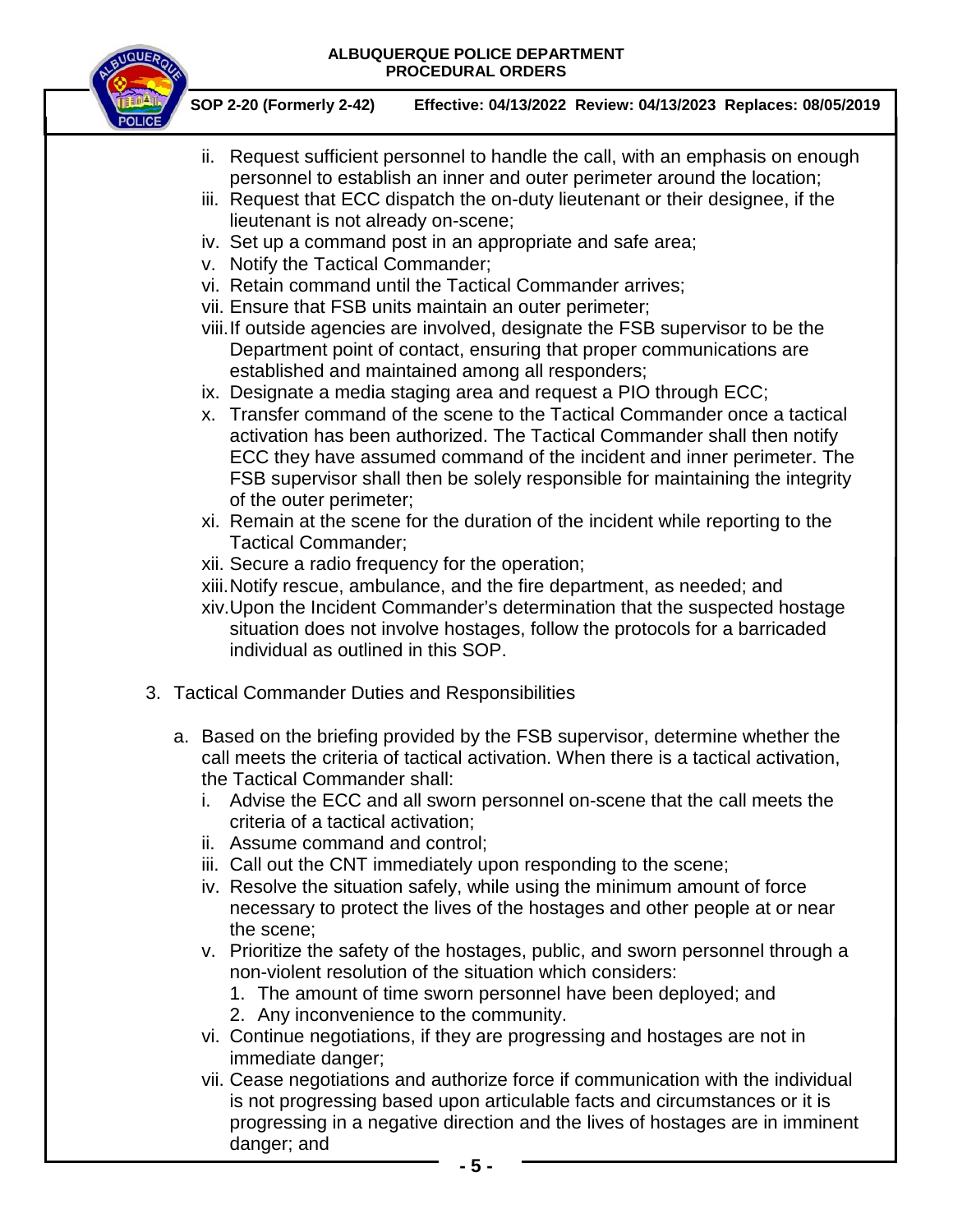| ALBUQUERQUE POLICE DEPARTMENT<br>PROCEDURAL ORDERS |                                                                                                                                                                                                                                                                                                                                                                                                                                                                                   |
|----------------------------------------------------|-----------------------------------------------------------------------------------------------------------------------------------------------------------------------------------------------------------------------------------------------------------------------------------------------------------------------------------------------------------------------------------------------------------------------------------------------------------------------------------|
|                                                    | SOP 2-20 (Formerly 2-42)<br>Effective: 04/13/2022 Review: 04/13/2023 Replaces: 08/05/2019                                                                                                                                                                                                                                                                                                                                                                                         |
| N/A                                                | viii. Follow the protocols in SOP Specialized Tactical Units (refer to SOP<br>Specialized Tactical Units for sanction classifications and additional duties).                                                                                                                                                                                                                                                                                                                     |
|                                                    | D. Response to a Barricaded Individual                                                                                                                                                                                                                                                                                                                                                                                                                                            |
|                                                    | 1. When sworn personnel are dispatched to a call of a barricaded individual,<br>personnel shall first gather information to assess whether there is a need for a<br>tactical response.                                                                                                                                                                                                                                                                                            |
|                                                    | 2. The responding officer shall ensure that backup sworn personnel are present<br>before initiating contact. An FSB officer may make contact with the barricaded<br>individual once backup sworn personnel are present. If an ECIT officer is on-scene,<br>they shall make the initial contact with the barricaded individual. When possible,<br>the supervisor shall ensure that a force array response is in place before making<br>any contact with the barricaded individual. |
|                                                    | 3. If the nature of the call out did not alert the ECC to dispatch a supervisor, the<br>officer encountering a barricaded individual shall notify a supervisor and ECC as<br>soon as possible.                                                                                                                                                                                                                                                                                    |
|                                                    | 4. ECC shall ensure that the on-duty FSB supervisor is dispatched to the call,<br>together with the on-duty FSB Lieutenant.                                                                                                                                                                                                                                                                                                                                                       |
|                                                    | a. If the on-duty FSB supervisor is unavailable, another on-duty supervisor shall<br>be notified and dispatched.                                                                                                                                                                                                                                                                                                                                                                  |
|                                                    | 5. If the FSB supervisor determines, through consultation with the on-duty FSB<br>Lieutenant and the Tactical Commander, that the incident is not appropriate for a<br>tactical response, then the FSB supervisor shall notify ECC as soon as practicable.                                                                                                                                                                                                                        |
|                                                    | a. ECC shall dispatch an ECIT officer to assist with the response.<br>b. The FSB supervisor shall retain command of the scene, but the ECIT officer<br>shall take the lead on interactions with the barricaded individual and shall<br>provide input to the FSB supervisor regarding strategies for resolving the<br>incident.                                                                                                                                                    |
|                                                    | 6. The on-duty FSB Lieutenant shall monitor the incident and have oversight of the<br>outer perimeter and FSB personnel.                                                                                                                                                                                                                                                                                                                                                          |
|                                                    | a. The FSB supervisor shall be the Incident Commander and shall collaborate with<br>the on-duty FSB Lieutenant and an ECIT officer regarding strategy and<br>coordination of resources to resolve the situation. These sworn personnel shall<br>continually reassess and communicate with one another regarding tactics.<br>b. In particularly complex or volatile situations, the on-duty FSB Lieutenant or<br>higher-ranking officer may assume incident command.               |
|                                                    |                                                                                                                                                                                                                                                                                                                                                                                                                                                                                   |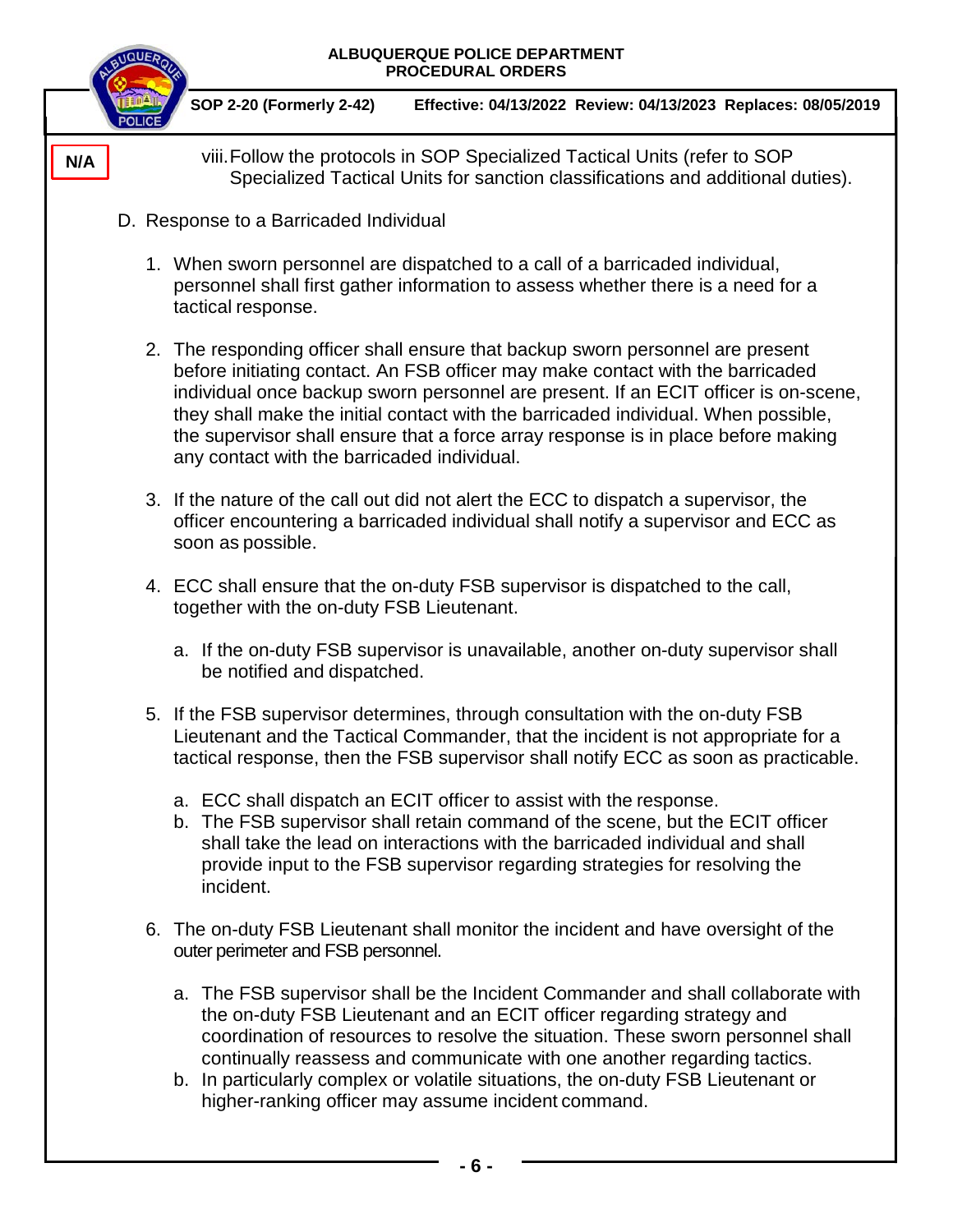

 **SOP 2-20 (Formerly 2-42) Effective: 04/13/2022 Review: 04/13/2023 Replaces: 08/05/2019**

- 7. Sworn personnel shall attempt to obtain any information about the barricaded individual from family or friends. The FSB Lieutenant shall contact the Real Time Crime Center (RTCC) to use the CIU case management system and other available resources to obtain any available additional information on the location of the incident or barricaded individual. CIU shall be available for on-call consultation.
- 8. Sworn personnel responding to the scene shall:
	- a. Use invisible deployment as much as possible, including cover and concealment;
	- b. Contain the immediate area as soon as practicable to ensure the individual's safety, the community's safety, and sworn personnel's safety; and
	- c. Separate the individual's family and/or friends from the individual if they are present at the location. Once family and/or friends are separated from the individual and moved to a safe location, they should be interviewed to gain additional information.
- 9. Communicating with the Individual and De-escalation
	- a. When feasible, in communicating with the individual in crisis, the Crisis Intervention Trained Officer (CITO) or ECIT officer shall:
		- i. Attempt to engage the individual by using de-escalation techniques;
		- ii. Evaluate all available information when contacting the individual;
		- iii. Not attempt face-to-face contact when an individual is armed, unless there is sufficient cover and protection to ensure the safety of sworn personnel;
		- iv. Maintain an adequate distance from the individual after considering the threat presented;
		- v. When possible, attempt to contact the individual via telephone. If unable to make contact via telephone, alternate means of communication, such as public-address announcements, social media, or any other electronic communication should be attempted. If contact is made with the individual, sworn personnel shall take the following actions:
			- 1. Provide reassurance that the police are there to help and that appropriate care will be provided.
			- 2. Attempt to find out the nature of the crisis the individual is experiencing.
			- 3. While listening to the individual's concerns, allow the individual to express his or her feelings.
			- 4. Avoid threatening the individual with arrest or physical harm.
			- 5. Attempt to guide the conversation towards topics that seem to ease the situation.
			- 6. Always be truthful. If the individual perceives deception, he or she may withdraw, which will further complicate the situation.
			- 7. Ask the individual to willingly disarm and follow the exit plan provided by sworn personnel and supervisors who are on-scene.
			- 8. Engage in active listening and non-threatening, non-judgmental verbal exchanges.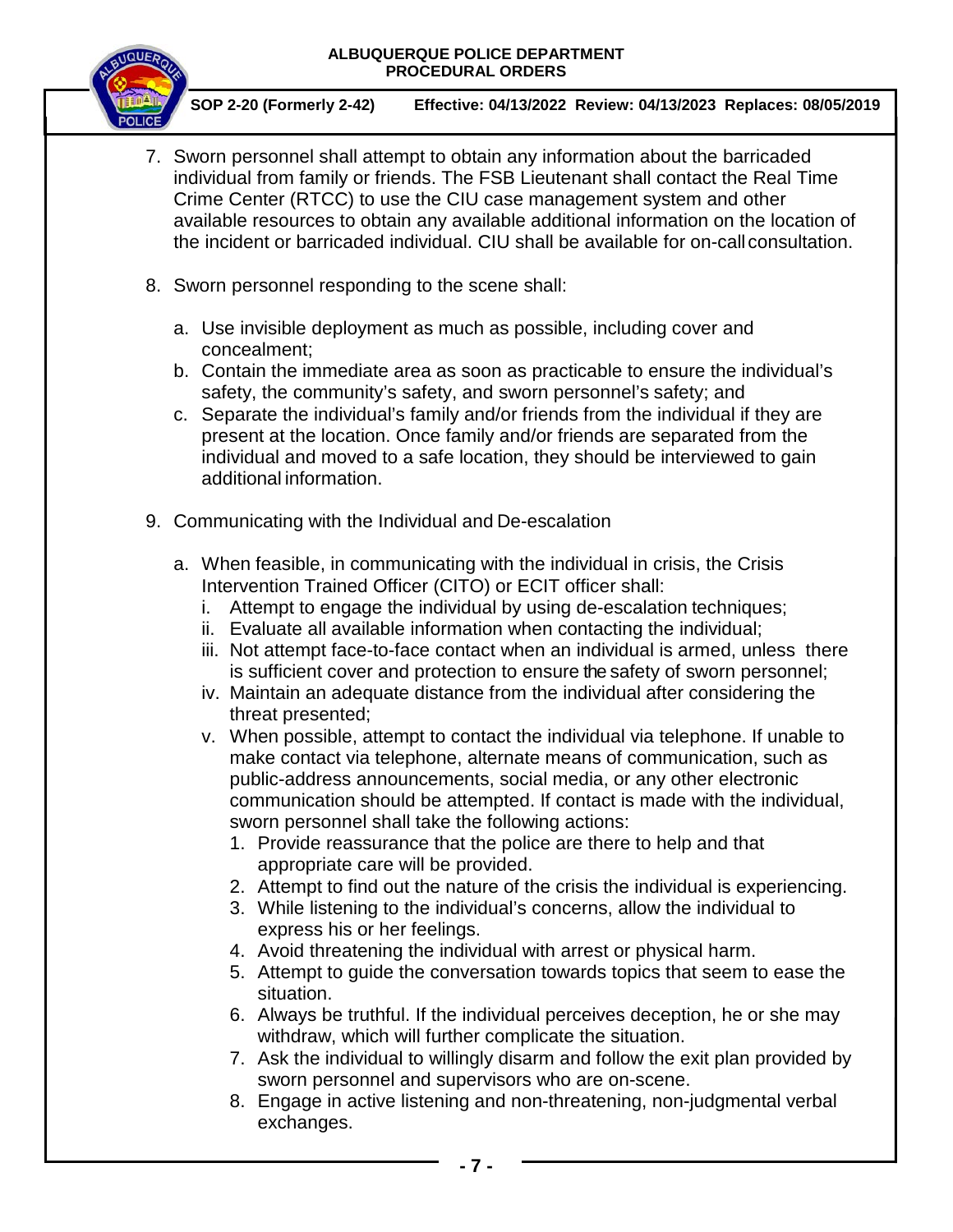

 **SOP 2-20 (Formerly 2-42) Effective: 04/13/2022 Review: 04/13/2023 Replaces: 08/05/2019**

b. If there is no search warrant, and reasonable attempts have been made to contact the barricaded individual, and the situation remains unresolved and does not meet the criteria outlined in the Tactical Threat Assessment section of this SOP, the Incident Commander shall instruct sworn personnel to withdraw from the area, consistent with the disengagement procedures below in this SOP.

10.If a suicidal individual is barricaded, refer to the Disengagement and the Tactical Threat Assessment sections of this SOP.

- 11.Crisis Negotiation Team (CNT) Response to Individuals Who Are in Crisis and in An Elevated Position
	- a. The Tactical Commander or SOD Commander shall approve CNT response to individuals who are in crisis and in an elevated position only after the CIU Detective has been contacted and has responded to the scene.
		- i. An elevated position is one that an individual is using to cause spatial separation from law enforcement or to resist arrest, or one from which a person could cause self-harm.
	- b. Prior to calling CIU, FSB officers shall request the ECC to dispatch an ECIT officer or MCT to the scene. Sworn personnel are also reminded that prior to calling CIU they should request ECIT or MCT to respond to the scene.
	- c. The FSB Incident Commander can request the ECC to dispatch a CIU detective if ECIT or MCT has not been successful in resolving the situation. Once the CIU Detective responds, the CIU Detective shall determine if additional assistance from a trained negotiator assigned to CNT shall be required to assist.
	- d. A CNT response to a scene of an individual in crisis in an elevated position is not considered a tactical activation.
	- e. Incident command shall be maintained by the FSB Incident Commander at the scene and not the Tactical Section. This shall include any documentation needed as a result of the incident.
- 12.Pick-Up Orders and Certificates for Evaluation are civil orders. Mental health orders shall not be used as a basis for forced entry in order to take the individual into custody.
- E. Disengagement Procedures
	- 1. The on-scene supervisor shall ensure that every reasonable attempt is made to contact the individual. If the individual refuses to make contact with sworn personnel who are on scene and remains barricaded, the on-scene supervisor shall:
		- a. Ensure that an on-duty lieutenant responds to the scene, if the lieutenant is not already on-scene;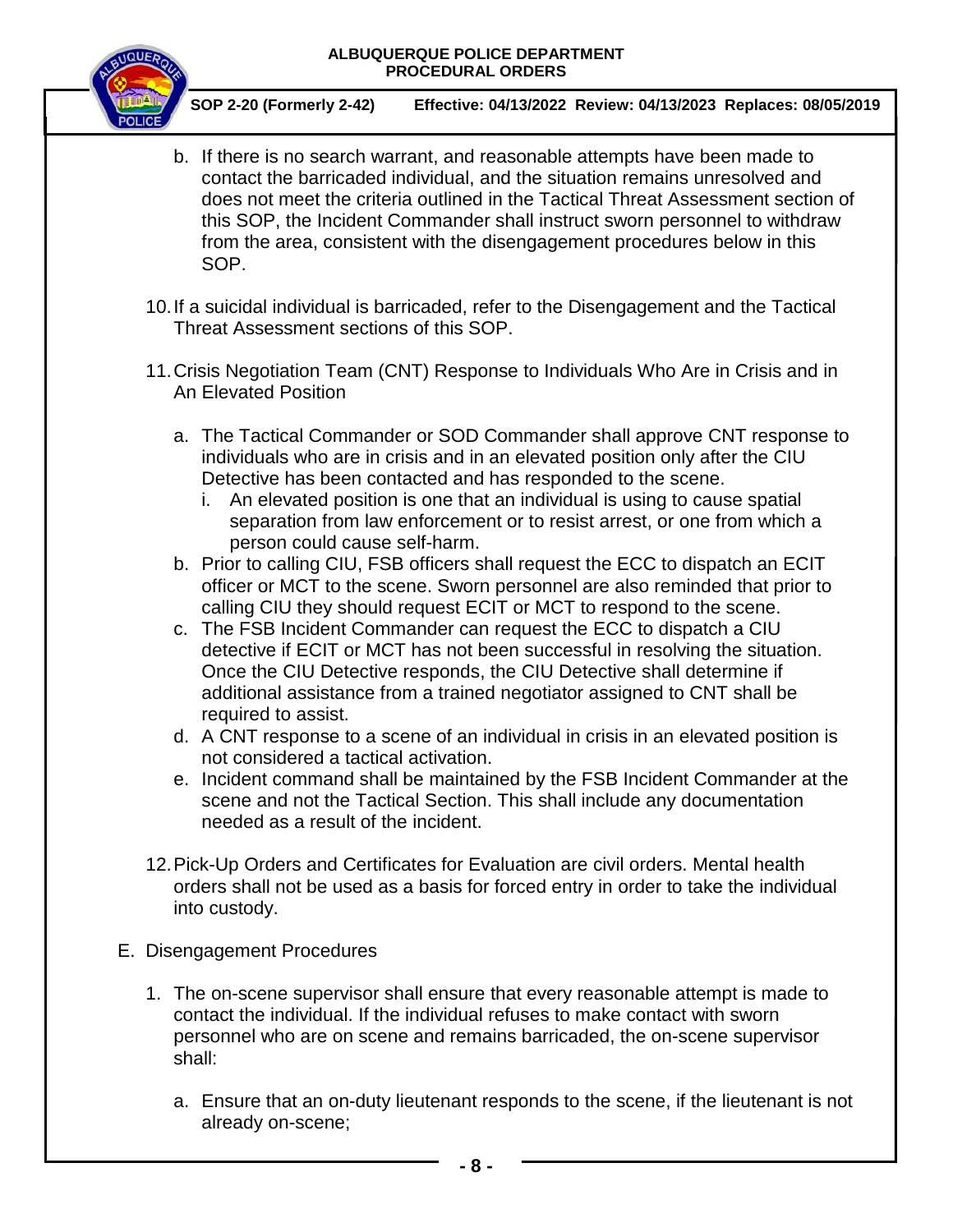

 **SOP 2-20 (Formerly 2-42) Effective: 04/13/2022 Review: 04/13/2023 Replaces: 08/05/2019**

- b. Ensure that all available resources are utilized in order to safely resolve the situation;
- c. Avoid escalating or making a forced entry into the location;
- d. Avoid closing distance on the individual;
- e. Ensure that the family members, friends, and the individual are provided information about resources and services. A list of these resources is available through the RTCC;
- f. Document the provision of resources and services through the use of an OBRD;
- g. Use an OBRD to document any advisement to the family, friends, or others involved in the situation concerning the dangers of contacting a barricaded individual;
- h. Ensure that a Uniform Incident Report is prepared, and includes:
	- i. All supplemental reports;
	- ii. Video or digital recordings;
	- iii. Victim and witness statements; and
	- iv. Any other pertinent documents related to the incident.
- i. Ensure that copies of all reports and statements are forwarded to the CIU by the end of the officer's shift; and
- j. Ensure that a periodic watch at the location is entered for each shift over a twenty-four (24) hour period. The watch is for area command information only and is not to be dispatched.
- 2. When sworn personnel clear the call, they cannot force the family, friends, or others who are present to leave the area. The Incident Commander shall ensure that any person who lives at the location of the incident and cannot safely return is offered a safe location to stay for the night.
- 3. If the individual has pending misdemeanor charges or a misdemeanor warrant, sworn personnel shall not make forced entry to make an arrest. This does not prevent an officer from filing the appropriate criminal charges under the appropriate state statute or city ordinance.
- F. Tactical Threat Assessment
	- 1. The FSB Incident Commander and their Lieutenant shall consult with the Tactical Commander if the potential hostage situation or barricaded individual scene involves any of the following factors:
		- a. The individual has a confirmed violent felony warrant;
		- b. The individual is currently committing a violent felony crime;
		- c. The individual is currently committing a nonviolent felony and has a documented violent history;
		- d. The individual has a nonviolent felony warrant and a documented violent history;
		- e. The individual is armed with a firearm and the on-scene officer can confirm that the individual has discharged the firearm;